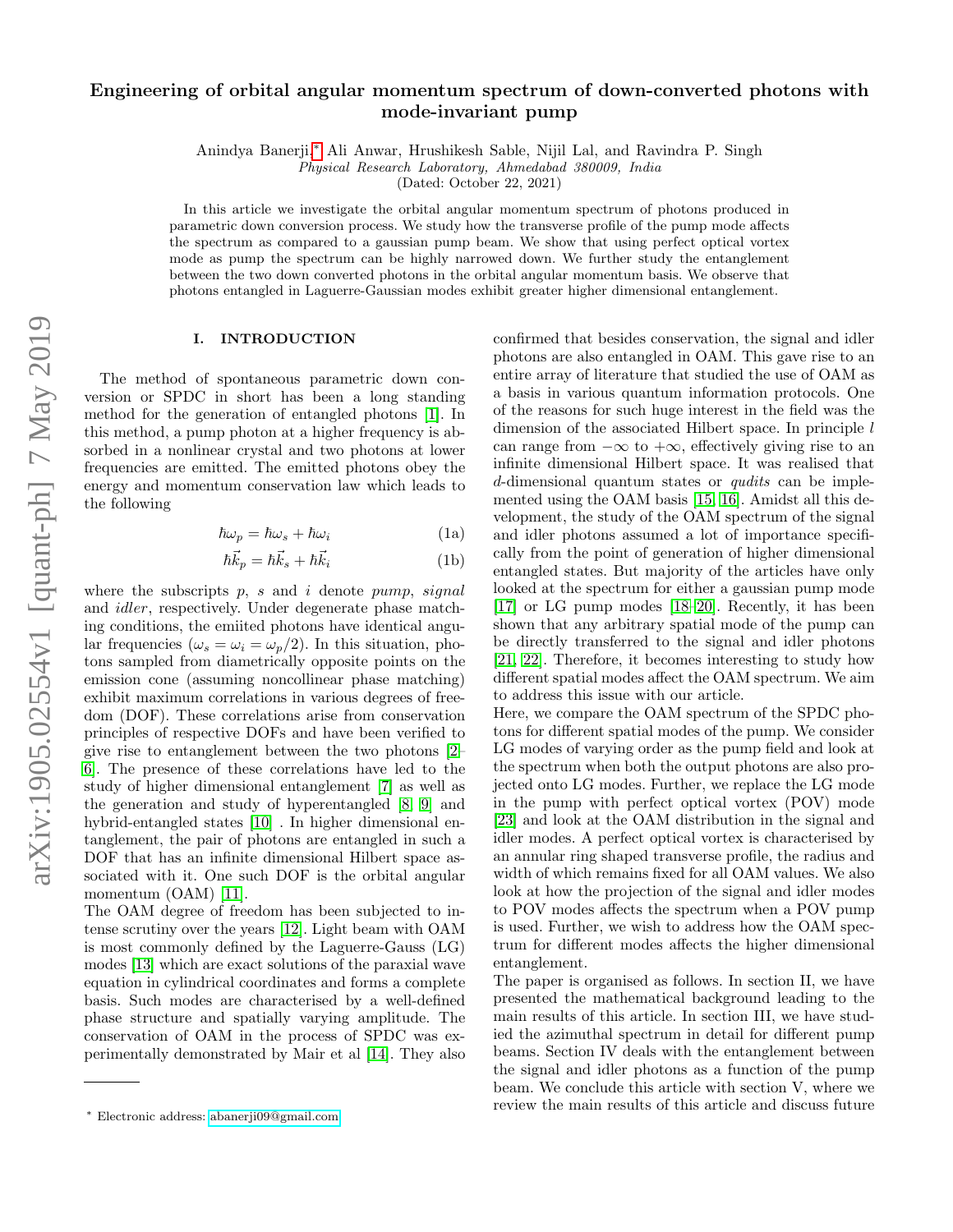

FIG. 1. Experimental schematic. The pump is prepared in any desired spatial mode by using the spatial light modulator (SLM-A). L1 is Fourier transforming lens that is used along with SLM-A to prepare the pump in POV modes.  $\chi^2$  is a nonlinear crystal where the downconversion takes place. A prism mirror is used deflect the signal and idler along different paths. SLM-B and SLM-C is used to project the signal and idler photons to differnt spatial modes which are then detected at the SPCM (single photon counting module). FC is fibre coupler, SMF is single mode fibre, CC is coincidence counter and L2-L5 are imaging lens.

applications and implications.

## II. MATHEMATICAL BACKGROUND

The SPDC process is generally represented in the interaction picture using the Hamiltonian

$$
H_{I} = \chi \int_{V} d^{3}r E_{p}^{+}(r, t) \hat{E}_{s}^{-}(r, t) \hat{E}_{i}^{-}(r, t)
$$
 (2)

where  $\chi$  is the susceptibility of the crystal,  $E_j$  is the electric field associated with the j-th mode. Signal and idler are the two output modes of the SPDC process. In a semi-classical approach, the pump field is considered strong compared to the signal and idler fields and treated classically. We write it as

$$
E_p^+(r,t) = \psi_p(r) \exp(i(k_p z - \omega_p t))
$$
 (3)

where  $\psi(r)$  is the mode function governing the transverse field distribution of the pump mode. The signal and idler fields are treated as quantum mechanical operators. They can be written as

$$
\hat{E}_j^-(r,t) = a_j^{\dagger} \psi_j(r) \exp(i\omega_j t)
$$
\n(4)

where  $j \in \{s, i\}$ .  $a_j^{\dagger}$  is the bosonic creation operator for the  $j$ -th mode. It creates a photon in the  $j$ -th mode with transverse mode function  $\psi_j$  and energy  $\hbar\omega_j$ . The two photon wavefunction is then written as

$$
|\psi(t)\rangle = -i \exp\left(\int dt' H\left(t'\right)\right)|00\rangle \tag{5}
$$

which under first order expansion yields the form

<span id="page-1-0"></span>
$$
|\psi(t)\rangle = \int dt' H(t') |00\rangle \tag{6}
$$

The time integral can be solved by invoking the phase matching conditions of Eq. [\(1a\)](#page-0-1). It results in a factor that modulates the wavefunction in time. Since it does not affect the spatial distribution of the signal and idler modes, we scale this factor to unity without any loss of generality. Eq. [\(6\)](#page-1-0) can then be written as

<span id="page-1-1"></span>
$$
|\psi(t)\rangle = A \int_V d^3r E_p^+(r,t) \hat{E}_s^-(r,t) \hat{E}_i^-(r,t) |00\rangle
$$
  

$$
= A \int_V d^3r \psi_p(r) \psi_s(r) \psi_i(r) a_s^\dagger a_i^\dagger |00\rangle
$$
  

$$
= A \int_V d^3r \psi_p(r) \psi_s(r) \psi_i(r) |\psi_s, \psi_i\rangle
$$
 (7)

where  $|\psi_s, \psi_i\rangle$  is the two photon quantum state of the signal and idler photon associated with the mode function  $\psi_s(r)$  and  $\psi_i(r)$  respectively and A is some constant in arbitrary units. The spectrum for any given pump can thus be calculated from Eq. [\(7\)](#page-1-1) by suitably modifying the mode functions to suit the purpose and calculating the overlap integral.

## III. OAM SPECTRUM

Single photons carrying orbital angular momentum are most commonly represented using Laguerre-Gauss mode functions. These mode functions are exact solutions of the paraxial wave equation in cylindrical coordinates  $(\rho, \phi, z)$ . In the most general case, they can be represented as

<span id="page-1-2"></span>
$$
\psi_{lp}(r,\phi,z) = \sqrt{\frac{2p!}{\pi (|l|+p)!}} \sqrt{\frac{1}{w(z)}} \left(\frac{\sqrt{2}r}{w(z)}\right)^{|l|} e^{-il\phi}
$$

$$
\times L_p^{|l|} \left(\frac{2r^2}{w^2(z)}\right) \exp\left(-\frac{r^2}{w^2(z)}\right) \tag{8}
$$

where  $l$  is the azimuthal index number describing the helical structure of the photon,  $p$  is the number of radial nodes,  $w(z) = w_0 \sqrt{1 + z^2/z_R^2}$  is the gaussian beam width at distance z,  $z_R$  is the Rayleigh length and  $L_p^{|l|}(x)$  is the associated Laguerre polynomial which is given by

$$
L_p^{|l|}(x) = \sum_{m=0}^p \frac{(|l|+p)!}{(p-m)!(|l|+m)!m!} x^m
$$
 (9)

Optical fields described by Eq. [\(8\)](#page-1-2) are also know as optical vortex due to the helical phase structure. The azimuthal index is then also referred to as the charge of the optical vortex. Now, looking at the  $z = 0$  plane and scaling the beam waist  $w_0$  to unity in arbitrary units, Eq. [\(8\)](#page-1-2) can be simplified to

<span id="page-1-3"></span>
$$
\psi_{lp}(r,\phi) = \sqrt{\frac{2p!}{\pi (|l|+p)!}} \left(\sqrt{2}r\right)^{|l|} \times L_p^{|l|} \left(2r^2\right) \exp\left(-r^2\right) \exp\left(-i l \phi\right) \tag{10}
$$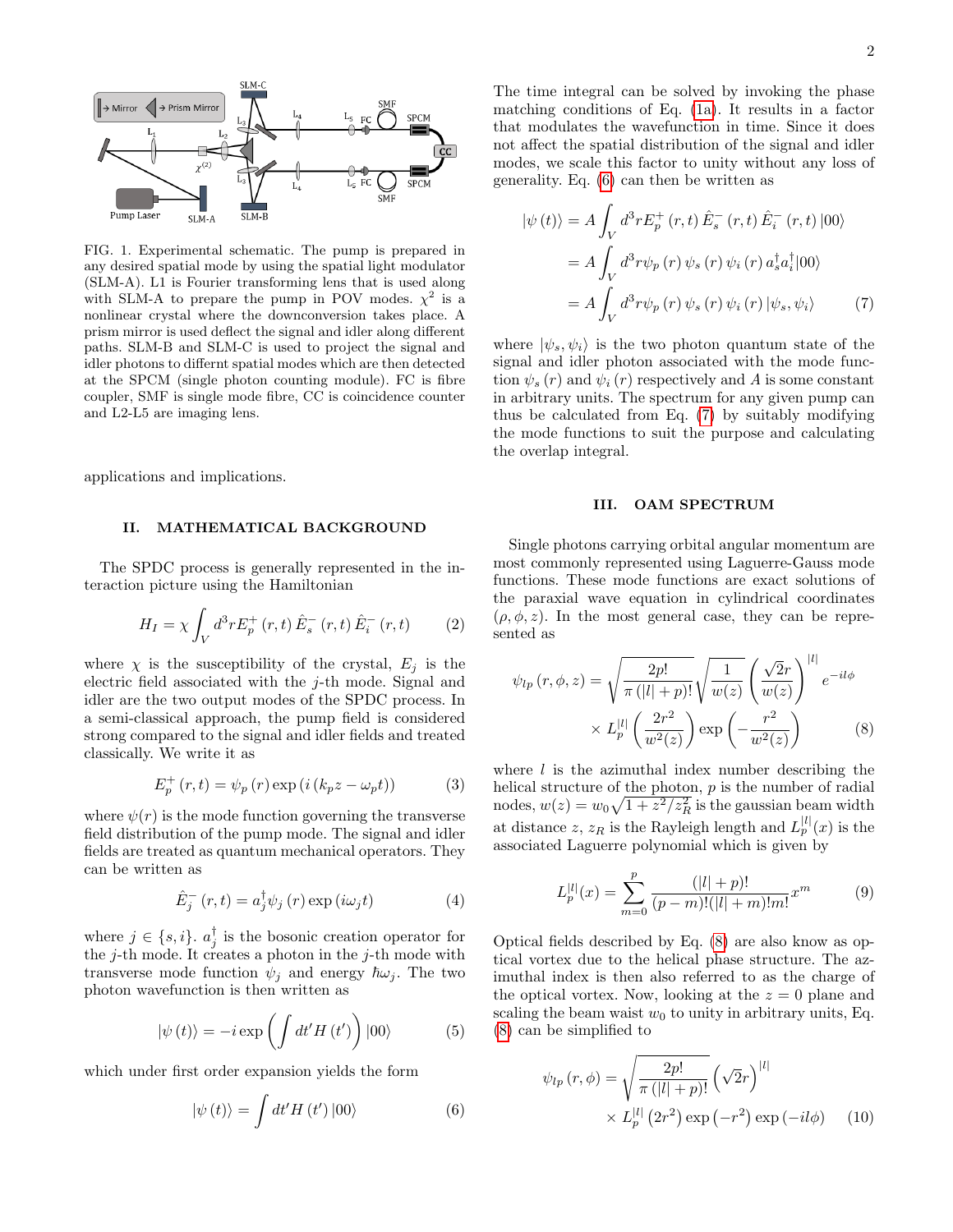

<span id="page-2-1"></span>FIG. 2. OAM spectrum of the signal and idler photons for different pump OAM. All the three modes are LG modes.

The above equation describes a photon with a Laguerre-Gaussian transverse mode function. Now, the two photon output state of SPDC can be written in the OAM basis as follows

<span id="page-2-3"></span>
$$
|\psi\rangle = \sum_{l_s, l_i, p_s, p_i} C_{l_s, l_i}^{p_s, p_i} |l_s, p_s\rangle |l_i, p_i\rangle \tag{11}
$$

where  $|l_j, p_j\rangle$  denotes a single photon in the j-th mode characterised by a LG transverse distribution with azimuthal index  $l_j$  and radial index  $p_j$ . The azimuthal index runs from  $-\infty$  to  $\infty$  while the radial index runs from 0 to  $\infty$ . The OAM space is thus an infinite Hilbert space. Qubits in the OAM basis can therefore be considered as

qudits.

We are interested to find out how the azimuthal order



<span id="page-2-2"></span>FIG. 3. OAM spectrum of the signal and idler photons for different pump OAM. Here the pump is in a POV mode and the signal and idler are projected to LG modes.

 $l_p$  of the incident pump is distributed between the signal and idler photons. In order to do so, we need to calculate the expansion coefficients  $C_{l_s,l_i}^{p_s,p_i}$ . Comparing with Eq. [\(7\)](#page-1-1), it is easily seen that

<span id="page-2-0"></span>
$$
C_{l_s,l_i}^{p_s,p_i} = \int_V d^3r \, \psi_p(r) \, \psi_s(r) \, \psi_i(r) \tag{12}
$$

where the mode functions are to be suitably replaced by LG mode functions as in Eq.  $(10)$  with proper indices.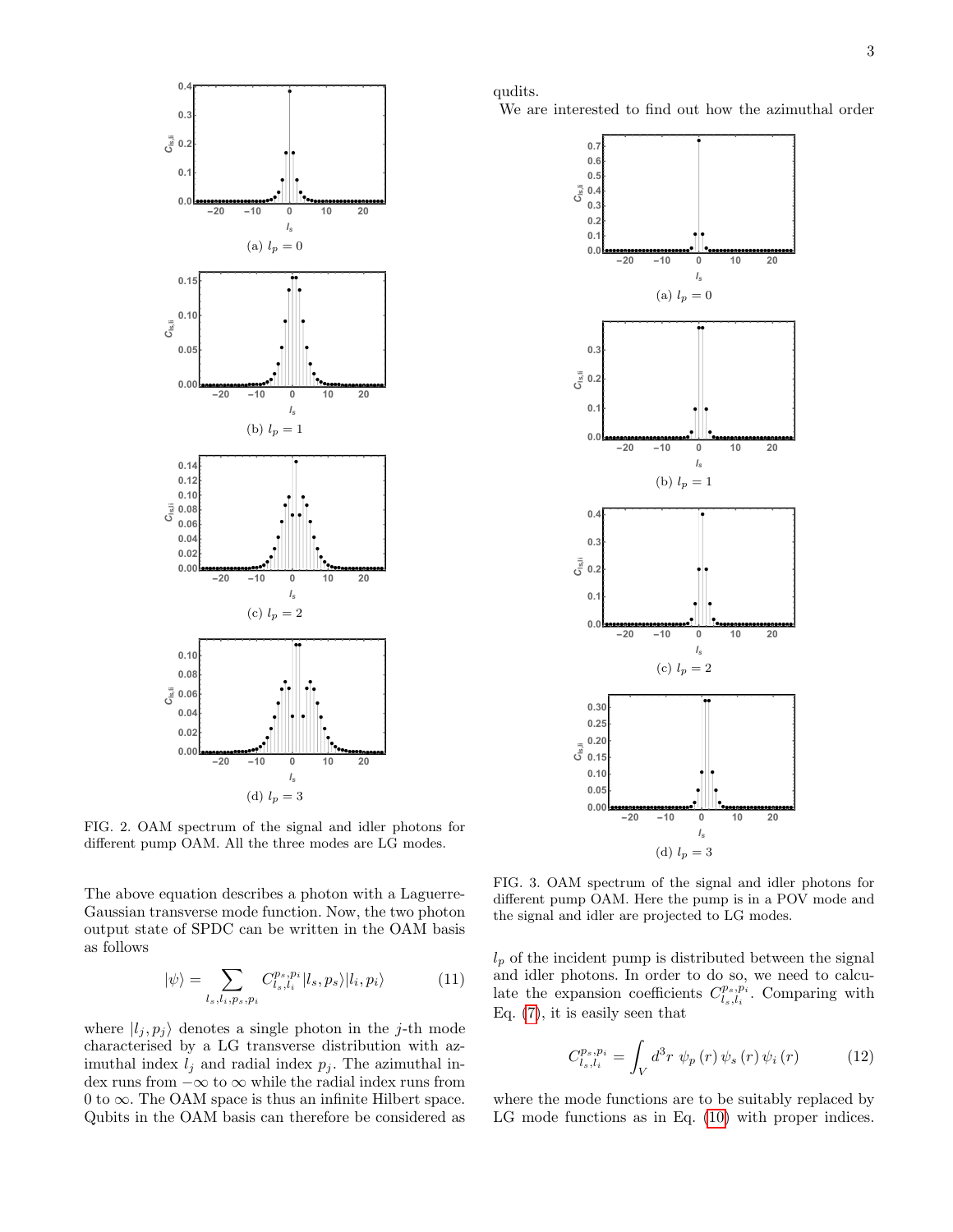Taking the radial index of the pump, signal and idler to be identically 0, we can write Eq. [\(12\)](#page-2-0) as

$$
C_{l_s,l_i} = \sqrt{\frac{2^3}{\pi^3 |l_p|! |l_s|! |l_i|!}} 2^{\frac{|l_p| + |l_s| + |l_i|}{2}}
$$

$$
\times \int r dr d\phi \ r^{|l_p| + |l_s| + |l_i|} e^{-3r^2} e^{i\Delta l\phi} \qquad (13)
$$

where  $\Delta l = l_p - l_s - l_i$ . Since OAM is conserved in a down conversion process,  $l_s$  and  $l_i$  should always add up to  $l_p$  in both magnitude as well as helicity. Using this criterion, the  $\phi$  integral is evaluated to  $2\pi$ . The rest of the integral is evaluated using standard integration technique to the following

<span id="page-3-0"></span>
$$
C_{l_s,l_i} = P\left(\frac{2}{3}\right)^L \sqrt{\frac{1}{|l_p|!|l_s|!|l_i|!}} L! \tag{14}
$$

where  $L = (|l_p| + |l_s| + |l_i|)/2$ . P is a constant independent of the azimuthal indices of any of the modes and is equal to  $(1/3)\sqrt{8/\pi}$ .

In Fig. [\(2\)](#page-2-1), we study the OAM spectrum of the LG modes. For a pure gaussian mode  $(l_p = 0, r_p = 0)$ , it is observed that the signal and idler modes always carry equal and opposite azimuthal charge. But the probability of both the photons being in a gaussian mode is maximum. So, the combined two photon state does not carry any net azimuthal charge. This arises solely from OAM conservation. In this case the output state of the down conversion process can be simply written as

$$
|\psi\rangle = \sum_{l=-\infty}^{\infty} C_l |l\rangle_s | - l\rangle_i
$$
 (15)

This means, individually, each mode is in a thermal state of the OAM basis. In case of the pump field being an optical vortex of charge 1, it is seen that the maximum probability shifts. The superposition state  $|1, 0\rangle + |0, 1\rangle$ is the most probable state. An interesting pattern in the OAM spectrum is observed for all higher orders of the pump mode. For even orders, the superposition state  $|l, 0\rangle + |0, l\rangle$  has the maximum probability where  $l$  is the azimuthal index of the pump field. For odd orders, it is  $\left|\frac{l+1}{2},\frac{l-1}{2}\right\rangle+\left|\frac{l-1}{2},\frac{l+1}{2}\right\rangle$  that has the maximum probability. Also, there is a secondary maxima for all higher orders of the pump field. This anomaly can be explained by further investigating Eq. [\(14\)](#page-3-0). The factorial in the denominator is a decreasing function where as the factorial in the numerator is an increasing function. The secondary maxima occurs at those points where both the functions have similar weightage. This anomaly can be removed by using perfect optical vortex (POV) modes in place of LG modes.

In literature an ideal POV mode is written as

<span id="page-3-1"></span>
$$
\psi(r,\phi) = \frac{i^{l-1}}{k_r} \delta(r - r_0) \exp(il\phi)
$$
 (16)



<span id="page-3-3"></span>FIG. 4. OAM spectrum of the signal and idler photons for different pump OAM. Here the pump is in a POV mode and the signal and idler are projected to LG modes.

where l is the azimuthal index as before,  $r_0$  is the radius of the vortex in the transverse plane and  $k_r$  is the radial wave vector. But realizing such a distribution is an experimental impossibility. In practice, a modified form of Eq. [\(16\)](#page-3-1) can be generated by Fourier transforming an optical vortex in the Bessel-Gauss mode as shown in [\[23\]](#page-6-6). A Bessel-Gauss vortex mode has the distribution

<span id="page-3-2"></span>
$$
\psi_l^{BG}(\rho,\theta) = J_l(k_r \rho) \exp\left(i l \theta\right) \exp\left(\frac{\rho^2}{w^2}\right) \tag{17}
$$

where  $J_l$  is the Bessel function of the first kind of order  $l$ and w is the beam waist of the gaussian envelope. This is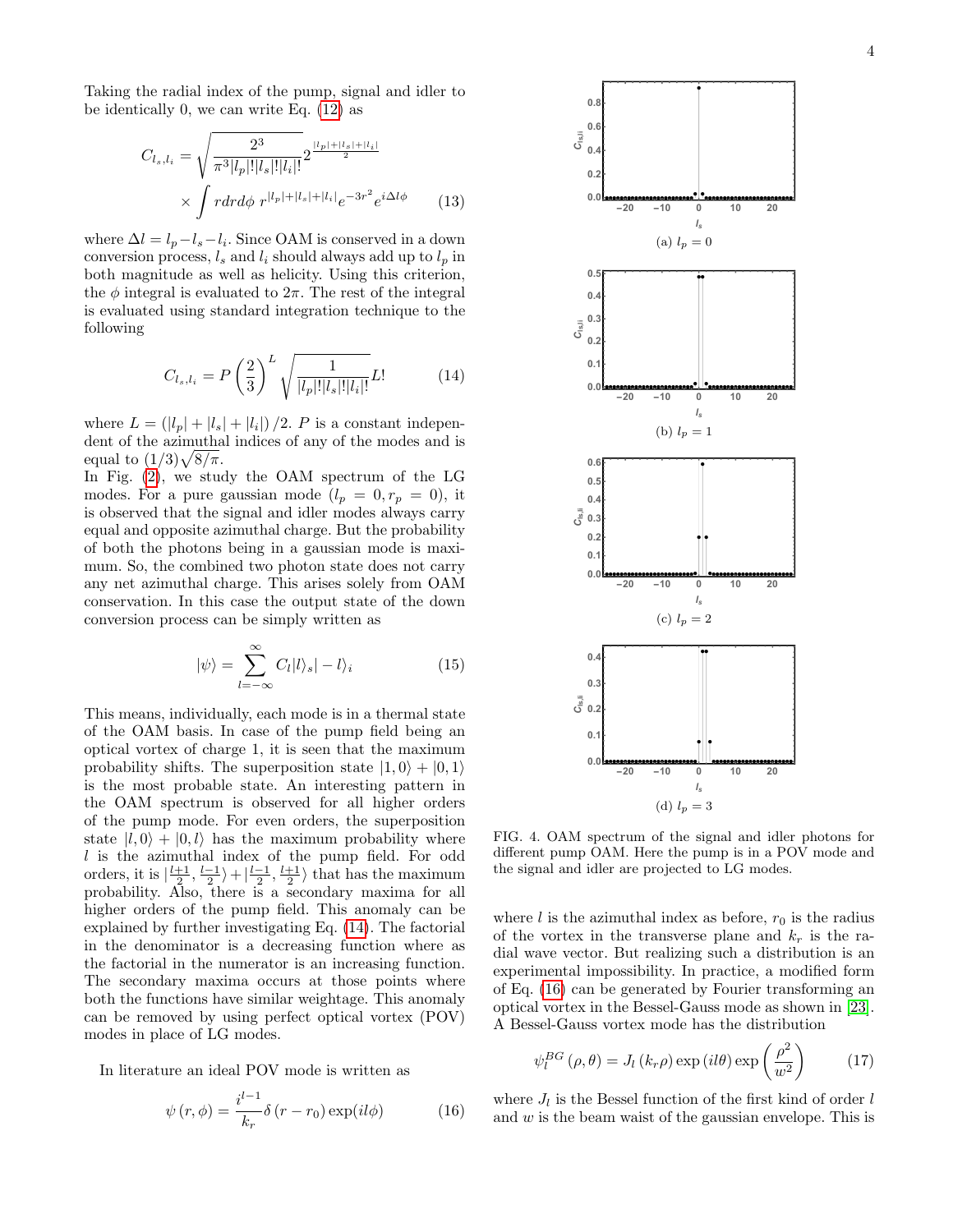Fourier transformed using a simple lens governed by the equation

<span id="page-4-0"></span>
$$
\psi(r,\phi) = \frac{k}{i2\pi f} \int_0^\infty \int_0^{2\pi} \psi(\rho,\theta) \times \exp\left(\frac{-ik}{f}\rho r \cos(\theta-\phi)\right) dV \qquad (18)
$$

where f is the focal length of the lens used,  $k = 2\pi/\lambda$  is the magnitude of the total wave vector and  $dV = \rho d\rho d\phi$ . Eq. [\(17\)](#page-3-2) and Eq. [\(18\)](#page-4-0) can be used to derive an usable form of the POV mode as follows

<span id="page-4-1"></span>
$$
\psi_l^{POV}(r,\phi) = i^{l-1} \frac{w}{w_0} \exp\left(il\phi\right) \exp\left(-\frac{r^2 + r_0^2}{w_0^2}\right) I_l\left(\frac{2r_0r}{w_0^2}\right)
$$
\n(19)

This is the same equation as Eq. (7) in [\[23\]](#page-6-6). Here,  $r_0 = k_r f/k$  is the radius of the vortex ring of width  $w_0$ . An advantage of POV modes over other conventional vortex modes like LG and Bessel-Gaussian is that the diameter of the vortex ring is independent of the order of the vortex. The transverse distribution increases in size with increasing order of the vortex in case of LG and BG modes. But in case of POV modes, it remains invariant. This leads to better coupling efficiency with single mode fibers after phase flattening by using a computer generated hologram or a spatial light modulator.

Let us now consider the case where we use an optical vortex in a POV mode as the pump and project the signal and idler modes to LG modes given by Eq. [\(10\)](#page-1-3). We want to study how the projection of a POV mode to LG modes affects the OAM spectrum. In this case the overlap integral Eq. [\(12\)](#page-2-0) takes the form

$$
C_{l_s,l_i}^{POV} = \int_V d^3r \, \psi^{POV}(r) \, \psi_{l_s}(r) \, \psi_{l_i}(r) \qquad (20)
$$

where the indices are self-explanatory and have similar meaning as before. Using Eq. [\(19\)](#page-4-1) and Eq. [\(10\)](#page-1-3) with correct indices in the above equation gives rise to the expansion coefficients  $C_{l_s,l_i}^{POV}$ . Proceeding as before we see from Fig. [3](#page-2-2) that this gives rise to a much narrower OAM spectrum. As expected, the most probable states are still the same as before with an added advantage that this decomposition does not give rise to the previously observed secondary maxima. The spectrum can be further narrowed by projecting the output modes to POV modes as can be seen from Fig. [4.](#page-3-3) In this case the presence of higher order OAM modes is further reduced. This shows that projecting onto POV modes is the most efficient method to generate entangled photons in specific OAM modes with maximum probability as compared to the other two cases.

It would be interesting to study how higher dimensional entanglement between the signal and idler photons are affected by the different OAM spectra which we do in the next section.

## IV. ENTANGLEMENT IN THE OAM BASIS

In this section we study the entanglement between the signal and idler modes in the OAM basis. Rewriting Eq. [\(11\)](#page-2-3) in a basis independent form, we obtain

<span id="page-4-2"></span>
$$
|\psi\rangle = \sum_{l_s = -\infty}^{\infty} C_{l_s}^{l_p} |l_s\rangle |l_p - l_s\rangle \tag{21}
$$

where only OAM conservation  $l_p = l_s + l_i$  is assumed. Since this is a pure state, the entanglement between the signal and idler modes can be faithfully quantified using the von Neumann entropy [\[24,](#page-6-7) [25\]](#page-6-8). For a bipartite state  $|\psi_{AB}\rangle$  it is defined as

<span id="page-4-3"></span>
$$
S_B = -\sum_k \lambda_k \log_d \lambda_k \tag{22}
$$

where  $\lambda_k$ 's are the eigenvalues of the reduced density matrix  $\rho_B = Tr_A (\rho_{AB})$ . Here  $Tr_A$  stands for partial trace operation that acts only on the A part and  $\rho_{AB} = |\psi_{AB}\rangle\langle\psi_{AB}|\$  is the density matrix of the combined system. Here the logarithm is taken on base d where d stands for the dimensionality of the system. For example,  $d = 2$  for a two dimensional system. Therefore, an advantage of using the von Neumann entropy as a quantifier of entanglement is that it can be used even for higher dimensional entanglement. From Eq. [\(21\)](#page-4-2) it is easy to see that

$$
\rho_{s,i} = \sum_{l_s, l'_s} C_{l_s}^{l_p} C_{l_s}^{l_p*} |l_s, l_p - ls \rangle \langle l'_s, l_p - l'_s|
$$
 (23)

from which it immediately follows that

$$
\rho_i = \sum_{l_s} |C_{l_s}^{l_p}|^2 |l_p - ls\rangle\langle l_p - l_s| \tag{24}
$$

where  $\rho_i$  is the reduced density matrix for the idler mode. The above equation resembles the Schmidt decomposition for biphoton state in the OAM basis. It is the diagonal representation of the reduced density matrix of any quantum state. The expansion coefficients are the non-zero elements of this diagonal matrix. It has the interesting property that the Schmidt rank or the number of the coefficients in the decomposition can be directly used as an indicator of entanglement [\[26\]](#page-6-9). The reduced state is entangled iff the Schmidt rank is more than 1, else it is separable. The coefficients  $|C_i^{\ell_p}$  $\frac{d_p}{l_s} \rvert^2$  can then be used in place of  $\lambda_k$  in Eq. [\(22\)](#page-4-3) to calculate the entropy. These coefficients are the same as calculated from the overlap integral in the previous section.

In Table I, we study the higher dimensional entanglement of the down converted photons for each of the decompositions considered earlier while studying the OAM spectrum. Please note that the results presented are in non-normalized arbitrary units. It is observed that maximum entanglement is seen to be present in case of  $LG \rightarrow$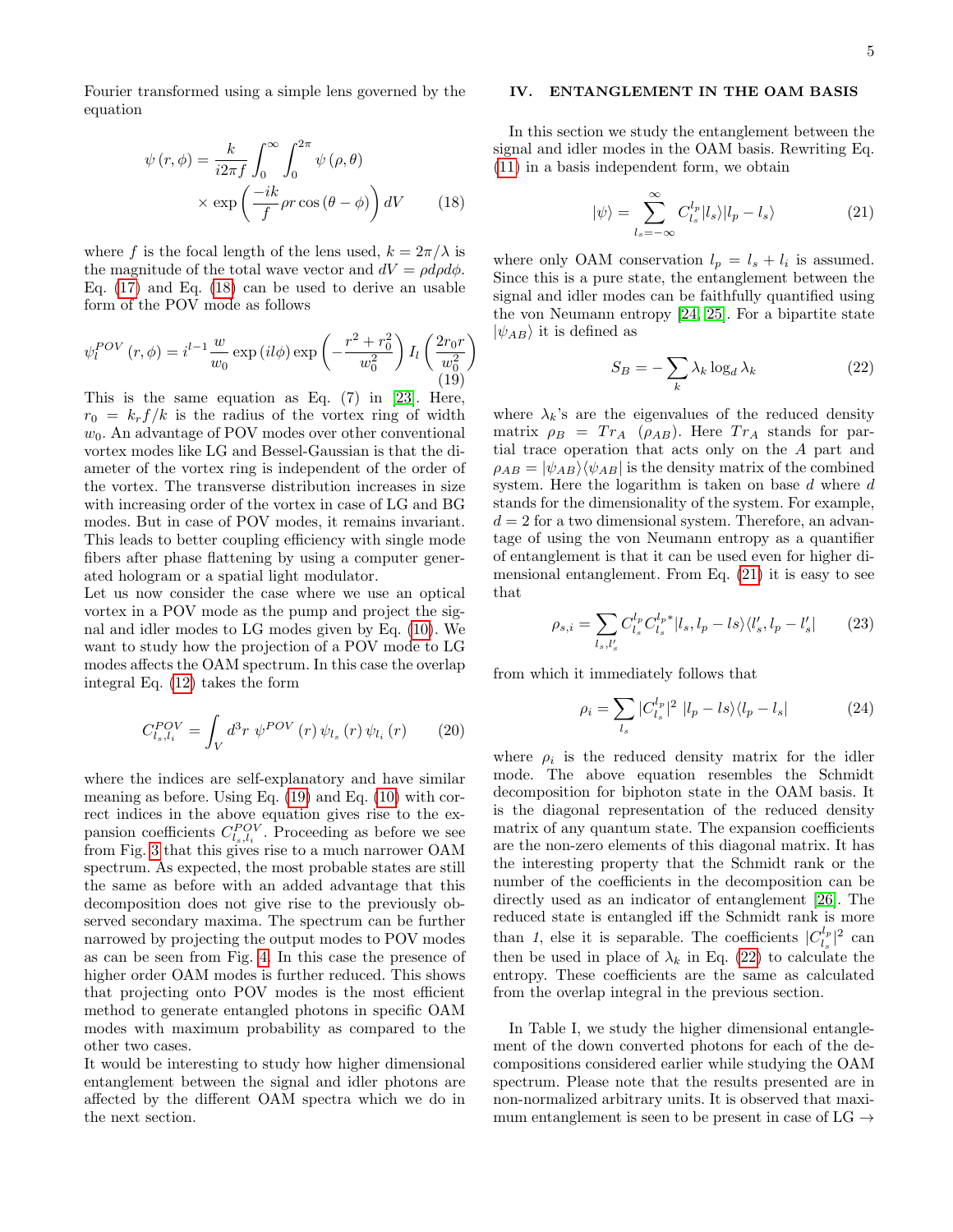|   |        |        | $l_p$ LG $\rightarrow$ LG,LG POV $\rightarrow$ LG,LG POV $\rightarrow$ POV,POV |
|---|--------|--------|--------------------------------------------------------------------------------|
| 0 | 1.8537 | 0.8850 | 0.3662                                                                         |
| 1 | 2.4014 | 1.3921 | 0.8165                                                                         |
| 2 | 2.7030 | 1.6016 | 1.0025                                                                         |
| 3 | 2.9133 | 1.6998 | 1.1361                                                                         |
|   | 3.0683 | 1.7469 | 1.2397                                                                         |

TABLE I. von Neumann entropy (in arbitrary units) of the idler mode calculated after tracing out the signal mode.  $l_p$  is the OAM of the pump field.

LG, LG for all values of the pump OAM as compared to the other two cases. The entanglement between the signal and idler photons is least when all the three modes, pump, signal and idler, are in POV modes. This is due to the decreasing probability of the occurence of higher order OAM states in the OAM basis expansion for each decomposition. Comparing Fig. [2,](#page-2-1) Fig. [3](#page-2-2) and Fig. [4,](#page-3-3) the probability of higher order OAM states is much higher when using a LG mode as the pump as well as projecting both signal and idler photons to LG modes. The probability decreases when the pump is replaced by a POV mode for the same projection scenario and is least when both the output photons are projected to POV modes.

# V. CONCLUSION

In conclusion, we have studied the OAM spectrum of down converted photons for different pump modes. We

- <span id="page-5-0"></span>[1] P. G. Kwiat, K. Mattle, H. Weinfurter, A. Zeilinger, A. V. Sergienko and Y. Shih, New high-intensity source of polarization-entangled photon pairs, Phys. Rev. Lett. 75, 4337 (1995).
- <span id="page-5-1"></span>[2] C. Hong and L. Mandel, Theory of parametric down conversion of light, Phys. Rev. A 31, 2409 (1985).
- [3] S. P. Walborn, C. H. Monken, S. Padua and P. H. S. Ribeiro, Spatial correlations in parametric downconverison, Phys. Rep. 495, 87 (2010).
- [4] D. Burnham and D. Weinberg, Observation of simultaneity in parametric production of optical photon pairs, Phys. Rev. Lett. 25, 84 (1970).
- [5] R. Ghosh and L. Mandel, Observation of nonclassical effects in the interference of two photons, Phys. Rev. Lett. 59, 1903 (1987).
- <span id="page-5-2"></span>[6] Z. Y. Ou and L. Mandel, Violation of Bell's inequality and classical probability in a two photon correlation experiment, Phys. Rev. Lett. 61, 50 (1988).
- <span id="page-5-3"></span>[7] A. C. Dada, J. Leach, G. S. Buller, M. J. Padgett and E. Andersson, Experimental high-dimensional two-photon entanglement and violations of generalized Bell inequalities, Nat. Phys. 7, 677 (2011).
- <span id="page-5-4"></span>[8] J. T. Barreiro, N. K. Langford, N. A. Peters and P. G. Kwiat, Generation of hyper-entangled photon pairs,

considered LG and POV pump modes of various orders and looked at the resulting OAM spectrum of the SPDC photons for multiple projection scenarios. Specifically, we looked at those cases when both signal and idler photons are projected onto LG modes or POV modes. In order to compare the different projection scenarios on an equal footing, we considered only those LG modes for which the radial index in 0 since POV modes do not have any radial index. We found that projection of the output photons onto LG modes for a LG pump gave rise to a wide spectrum. It was noticed that higher order LG pump gives rise to secondary maxima. Replacing the pump with a POV mode removed this anomaly as well as narrowed down the spectrum. The narrowest spectrum was obtained when down converted photons were projected onto POV modes. In this case the the probability of occurence of higher order OAM states in the spectrum was reduced to a minimum and the spectrum was seen to be sharply peaked at those values of OAM for which the difference in OAM carried by signal and idler photon,  $|l_s - l_i|$  is either 0 or 1. The narrowing of the spectrum, however, comes with a trade off. It leads to lower overall highdimensional entanglement between signal and idler photons. So, to generate greater high-dimensional entangled state, a wider spectrum is required. This is found in the case of  $LG \to LG$ , LG. But if a narrower spectrum is required (higher probability of the downconverted photons being in a specific OAM state), the best case scenario is the use of POV mode as pump as well as projection of signal and idler photons to POV modes.

Phys. Rev. Lett. 95, 260501 (2005).

- <span id="page-5-5"></span>[9] M. Barbieri, C. Cinelli, P. Mataloni and F. De Martini, Polarization-momentum hyperentangled states: Realization and characterization, Phys. Rev. A 72, 052110 (2005).
- <span id="page-5-6"></span>[10] L. Neves, G. Lima, A. Delgado and C. Saavedra, Hybrid photonic entanglement: Realization, characterization and applications, Phys. Rev. A 80, 042322 (2009).
- <span id="page-5-7"></span>[11] D. L. Andrews and M. Babiker (eds.) The Angular Momentum of Light, Cambridge University Press: Cambridge (2012).
- <span id="page-5-8"></span>[12] M. Krenn, M. Malik, M. Erhard and A. Zeilinger, Orbital angular momentum of photons and the entanglement of Laguerre-Gaussian modes, Phil. Trans. R. Soc. A 375, 20150442 (2017).
- <span id="page-5-9"></span>[13] L. Allen, M. W. Beijersbergen, R. J. C. Spreeuw and J. P. Woerdman, Orbital angular momentum of light and the transformation of Laguerre-Gaussian laser modes, Phys. Rev. A 45, 8185 (1992).
- <span id="page-5-10"></span>[14] A. Mair, A. Vaziri, G. Weihs and A. Zeilinger, Entanglement of the orbital angular momentum states of photons, Nature 412, 313 (2001).
- <span id="page-5-11"></span>[15] A. Vaziri, G. Weihs and A. Zeilinger, Experimental two-photon, three-dimensional entanglement for quan-